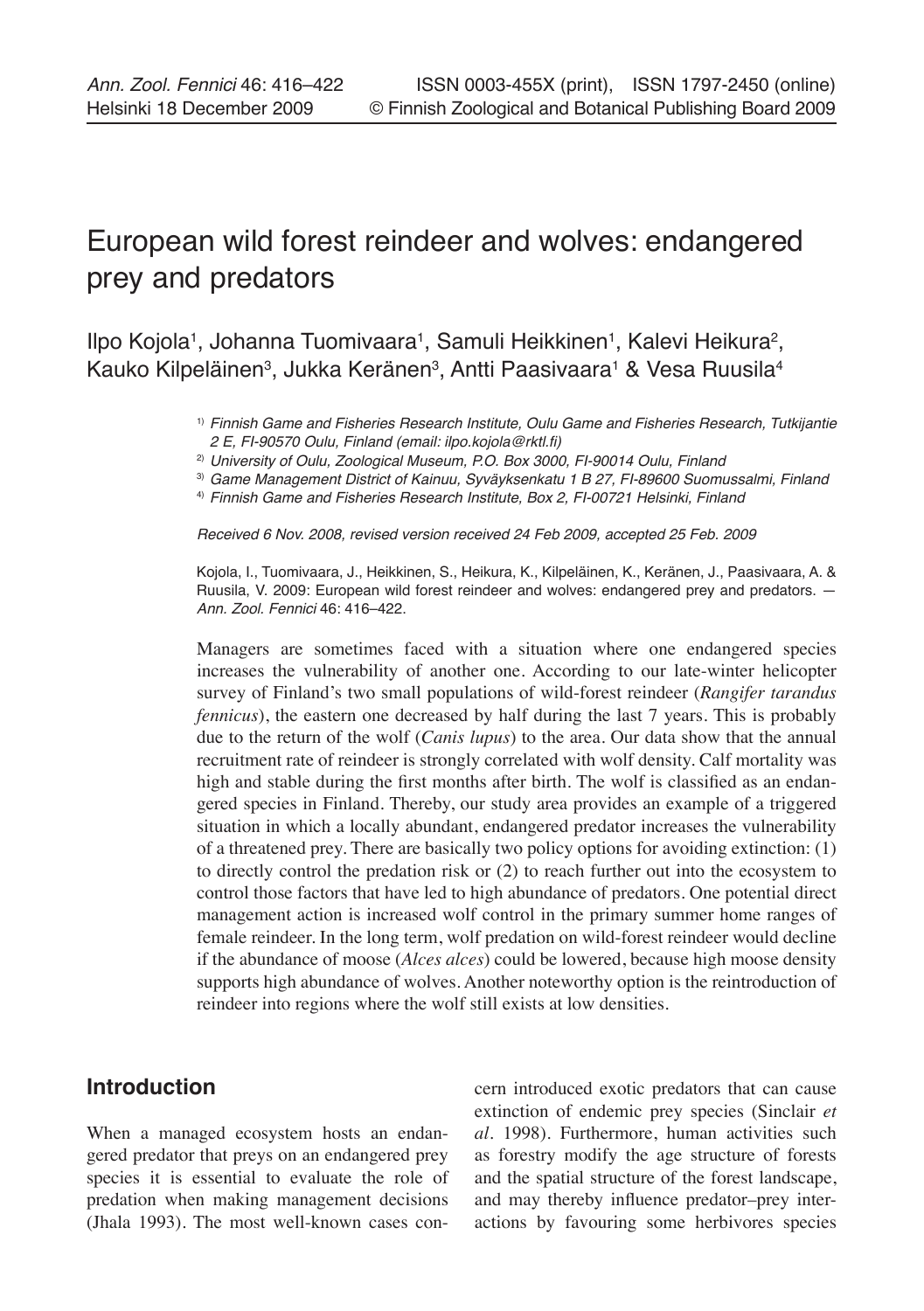at the expense of others. In the boreal forest ecosystem, one of the winners seems to be the moose (*Alces alces*), while one of the losers seems to be the wild reindeer (*Rangifer tarandus*; Seip 1992, Rempel *et al*. 1997, COSEWIC 2002, James *et al*. 2004). Forest harvesting has reduced the age structure of forests and created more moose habitats, leading to a current wild reindeer conservation problem (Lessard *et al*. 2005, Courtois & Quellet 2007). Over most of the boreal forest region, wolves mainly depend on moose (Mech & Peterson 2003), and since the number of moose has increased the number of wolves has also increased.

Predation is therefore a potential reason for the observed decrease in wild reindeer populations (Bergerud & Ballard 1988, Bergerud & Elliott 1998, Wittmer *et al*. 2005). In declining populations the recruitment rate is usually low, owing to high mortality in the youngest age class (Bergerud & Elliott 1998, McLoughlin *et al*. 2003).

In Finland there are two small wild-forest reindeer (*R. t. fennicus*) populations, each presently consisting of about 1000 individuals. Of these populations, the western one has been slightly increasing and the eastern one decreasing during recent years, and the total number of wild reindeer in Finland is about 30% lower than it was around 2001–2002 (Kojola 2007).

In the latest red list of Finnish threatened species, the wolf (*Canis lupus*) is classified as an endangered species (Rassi *et al*. 2001). The report states that the number of breeding individuals is so low  $(< 50$ ) that the wolf ought to be classified as critically endangered. However, it was down-listed because it is generally considered that Finland's wolf population continuously receives dispersers from Russia. A recent genetic study indicates, however, that only a few wolves have emigrated from Russia during recent years (Aspi *et al*. 2009). Our aim was therefore to examine the reasons for the recent, substantial decrease in the wild-forest reindeer population in eastern Finland, considering wolf predation as one of the potential reasons for the decline, and to discuss alternative management and conservation options to improve the status of wild forest reindeer in Europe.

# **Material and methods**

#### **Study area**

The total population range of the wild-forest reindeer is about 8000 km2 . This area belongs to the mid-boreal forest zone (Ahti *et al*. 1968). Scots pine (*Pinus sylvestris*) and Norway spruce (*Picea abies*) are the dominant tree species. Bogs are common and the topography is flat; the altitude varies mainly from 100 to 200 m a.s.l. The proportion of protected, old-growth forests is < 3% of the forested area in the population range. Extensive logging and peatland drainage has considerably changed the habitat mosaic from the original landscape structure. These changes have been favorable for the moose, which prefers stands in the early succession stage.

#### **Reindeer**

The wild-forest reindeer was counted in the years 1996, 1999, 2001, 2003, 2005, 2007, and 2008. Counts were made from helicopters within one week in early March. During this season, reindeer are gathered in their winter ranges, which usually cover 10%–20% of the total population range (Heikura *et al*. 1986, Kojola *et al*. 2004).

Data on the population structure were systematically collected by ground observations made during the winters of 1996/1997 to 2007/2008 (12 years). The data were divided into two periods: early winter (October–December) and late winter (January–April). In this paper, we regard the calf/female ratio in late winter as a measure of the recruitment rate. The mean number of females  $(\pm S E)$  observed was  $393 \pm 53$  in the early winter, and  $486 \pm 148$  in the late winter. Annual differences in the calf/female ratio were highly significant both in the early and late winter  $(\chi^2 = 97.03, df = 10, P < 0.001;$  $\chi^2$  = 51.32, df = 10, *P* < 0.001, respectively). The calf/female ratios in the early and late winter were strongly correlated (Pearson's  $r = 0.913$ ,  $n = 10$  years,  $P < 0.001$ ). Early-winter observations for 2002 and late-winter observations for 1999 were not available. We adjusted the calf/ female ratio for these years by using the mean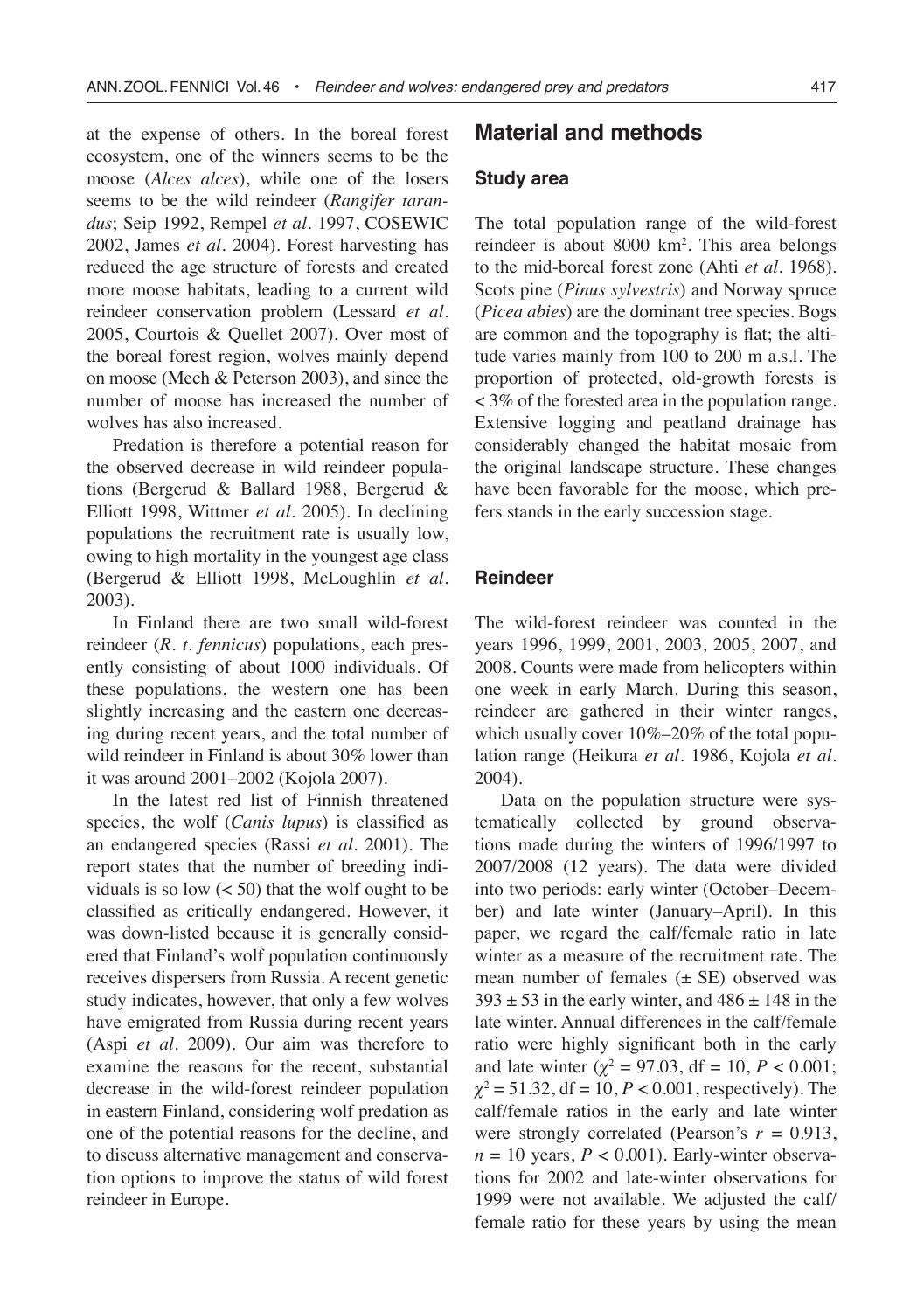difference between the observation periods. On average, 0.079 more calves per female were observed during the first period than the second.

During 2004–2007, 38 female reindeer were captured and collared with global positioning system (GPS) and global system for mobile (GSM) transmitters. These animals were baited to corrals constructed in their winter habitats using dry hay as the bait. Altogether, 51 animals were monitored for reproduction in order to calculate the calving percentage. Calving was confirmed by observing females at 1- to 3-day intervals. For 30 of the resulting calves that disappeared during the summer  $(\leq 80 \text{ days from})$ birth), the day of birth was known, as was the day of disappearance to within  $\pm 2$  days. Direct observation of reindeer is easier than with most other forest-dwelling ungulates because they prefer open bogs as their summer habitat (Helle 1980). As reindeer calves mostly stay in the vicinity of their mothers, the presence of a calf can be readily assessed. However, the reason for calf deaths could not be confirmed. We calculated a Kaplan-Meier estimate for calf survival (Krebs 1989: pp. 439–440).

The reproductive rate of reindeer can be influenced by snow conditions (e.g. Helle & Kojola 2008). We obtained daily snow depth measurements from a meteorological station located at the centre of the wild reindeer range (Kuhmo), and calculated the cumulative snow sum index (the cumulative sum of the daily snow depths) and the day of snowmelt (the number of days that had passed after April 1) from this database.

#### **Wolf**

Our estimate for the wolf density was the number of wolves in early winter per 1000 km2 of the total area used by wild reindeer in eastcentral Finland. The calf/female ratio in late winter was regressed against this estimate. A wolf census was performed by mapping the territories of packs and territory-marking pairs by means of radio and GPS transmitters, and snowtracking. The study area was thoroughly scanned each study year by moose hunters during the October–December moose hunting season. Their findings provided one important basis for

our field investigations. We used logging roads that exist at some kilometers distance when searching for fresh tracks for backtracking. The number of wolves in each pack was assessed by snow-tracking. During 1998–2007 we equipped 26 wolves in 5 packs with a radio or GPS transmitter. The capture techniques are described in detail elsewhere (Kojola *et al*. 2006). Territory boundaries were defined by tracking radio-collared wolves 2 times per week and downloading GPS positions (6 locations per day) using the GSM connection to the transmitter. The yearly proportion of territories with at least one collared wolf during 1998–2007 was as follows: 1.0, 1.0, 1.0, 0.7, 0.7, 0.5, 0.5, 0.3, 0.4, and 0.6, respectively. We counted the sum of wolves in packs, territory-marking pairs and single residents within the distribution range of wild forest reindeer. The estimate for the total number of wolves is based on the assumption that such wolves represented 90% of the wolves living in the area, according to the mean proportion of resident wolves in North American populations (Fuller *et al*. 2003). On the basis of the movements of collared female reindeer (J. Tuomivaara unpubl. data), we assumed the total area used by our study population of reindeer to remain constant (8000 km2 ) throughout the study period (1996–2008).

## **Results**

The number of reindeer had increased from 1000 to 1700 during 1996–2001 (i.e. by 11% per year) but decreased thereafter by 10% per year, resulting in 880 animals in 2008 (Fig. 1). The calf/female ratio decreased from 0.4 close to 0.2 during the study (Fig. 2). During 2004–2007, after the return of wolves, the percentage of calving females was 94.1 ( $n = 51$ ), but only one third of the calves survived  $> 80$  days. The survival curve was linear during these 80 days (Fig. 3).

The abundance of wolves increased five-fold during 1996–2007 (Fig. 4).The pack size peaked in 2000 when there were 35 wolves in three packs. Of these wolves, 20 animals were pups of the year. The number of territories occupied by packs or pairs peaked in 2006 (Fig. 4).

In a linear regression model (calves/females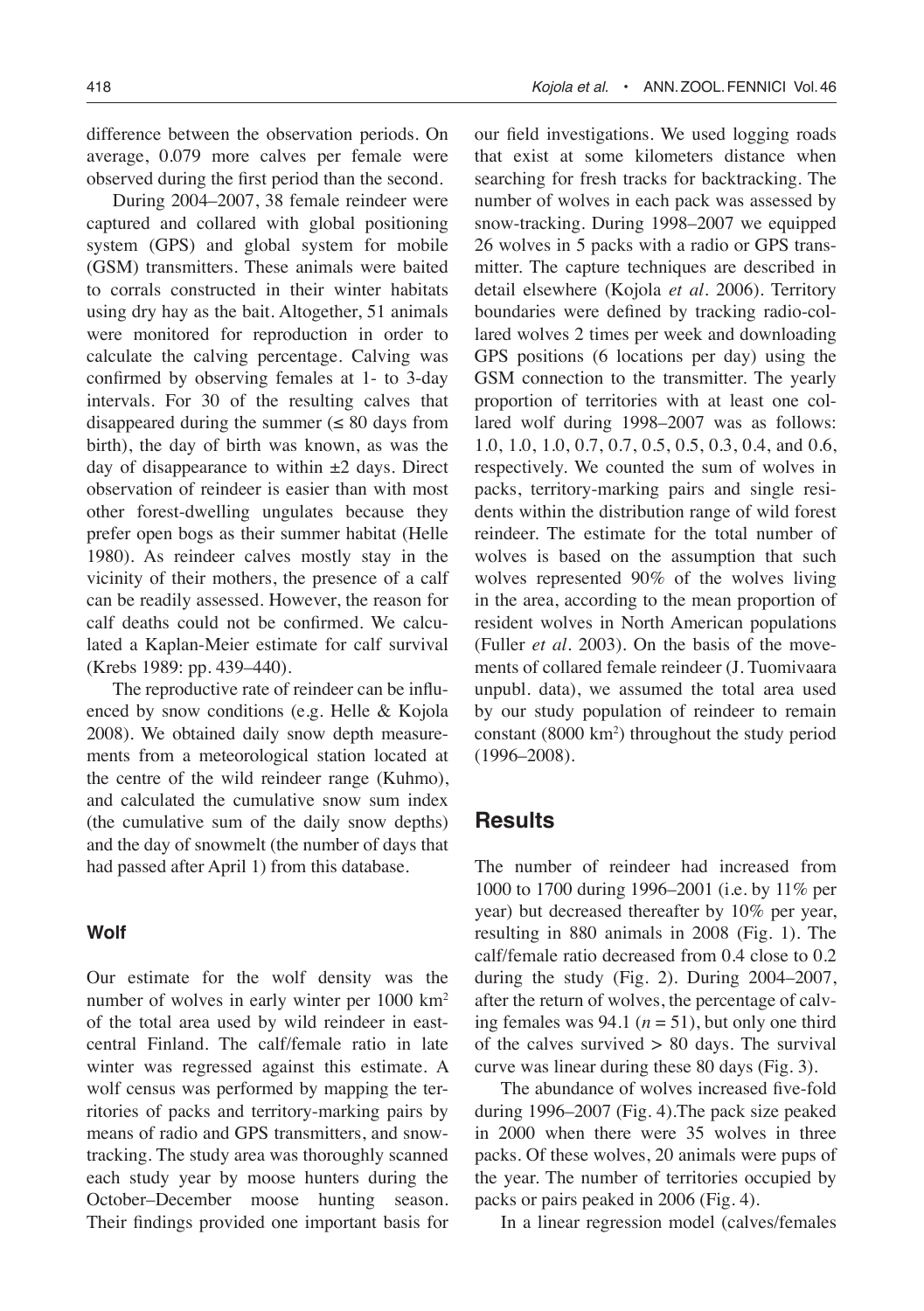

**Fig. 1.** Development of the wild reindeer population during 1997–2008, eastern Finland.



**Fig. 3.** Survival of wild reindeer calves during the summer, 2004–2007, eastern Finland.

 $= 0.403 - 0.044$ wolves/1000 km<sup>2</sup>), wolf density explained 69% of the variation in the calf/female ratio in late winter (Fig. 5). The calf/female ratio depended significantly on wolf density  $(F_{1,10} =$  $25.06$ ,  $P = 0.001$ ) and increased with an increasing reindeer/wolf ratio (calves/females  $= 0.207 +$ 0.001 reindeer/wolves, adjusted  $R^2 = 0.94$ ,  $F_{1,5} =$ 97.41, *P* < 0.001, Fig. 6). The calf/female ratio did not depend on either the previous winter's snow depth index  $(F_{1,10} = 1.92, P = 0.199)$  or the day of snowmelt  $(F_{1,10} = 3.02, P = 0.116)$ .

Lynx (*Lynx lynx*) also prey on wild reindeer, but during the ground-tracking of reindeer in the



**Fig. 2.** The calf/female ratio in wild reindeer during 1997–2008, eastern Finland.



**Fig. 4.** (**A**) The number of wolf territories occupied by packs or pairs, and (**B**) the estimated density of wolves in early winter, 1996–2007, eastern Finland.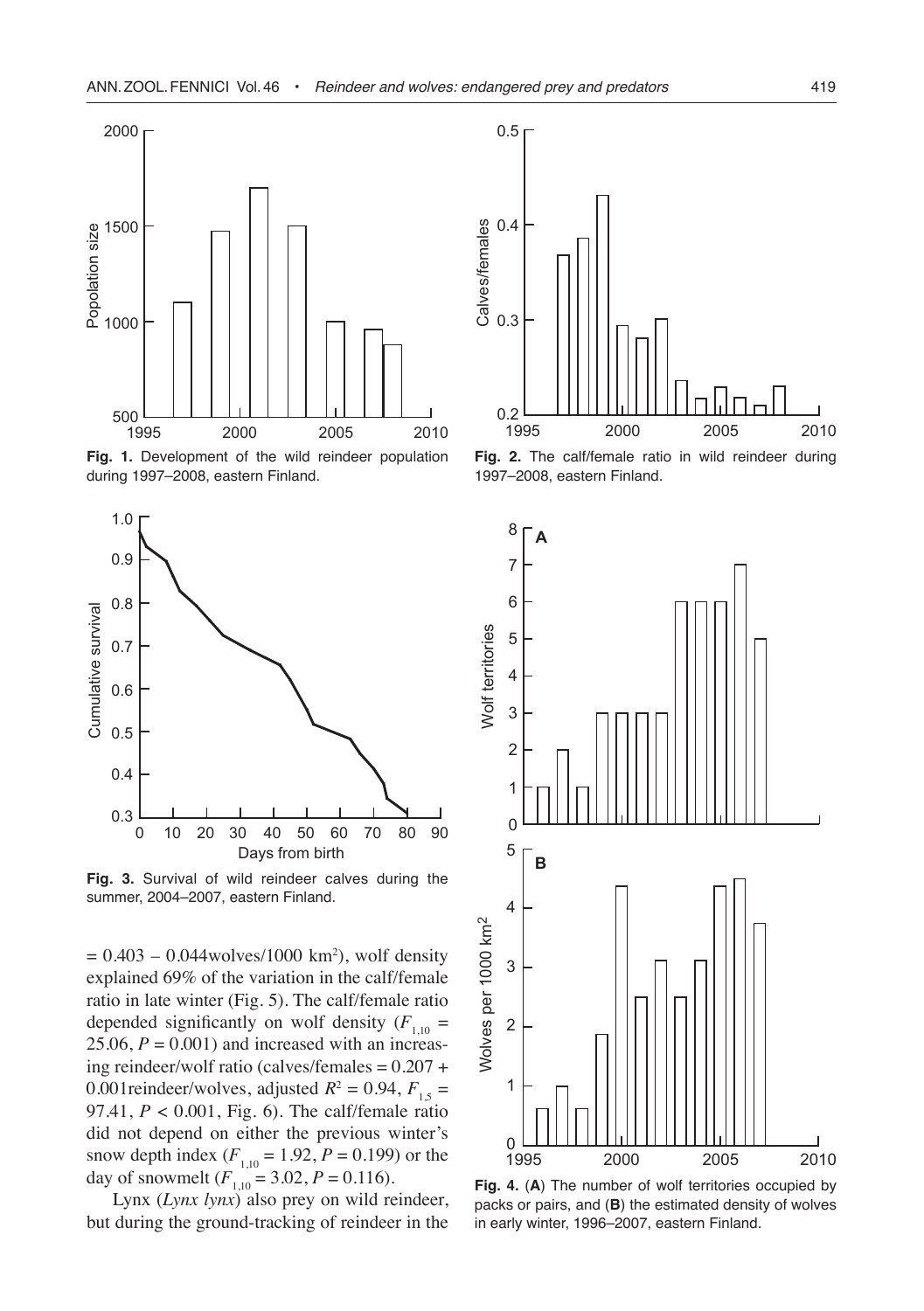

**Fig. 5.** The relationship between the density of wolf population and the calf/female ratio in wild reindeer during 1997–2008, eastern Finland.

winter, more wolf-killed (48) than lynx-killed (18) reindeer were found. Only in 2004 were lynx-killed reindeer more numerous (10) than wolf-killed ones (3). No reindeer killed by wolverines (*Gulo gulo*) were observed.

# **Discussion**

The future of wild forest reindeer in Europe is uncertain because the largest populations (our study population and that in Russian Karelia; Danilov 2003) have been declining in recent years, but the reasons for this have remained unclear. Our data show the same pattern, with an annual decrease in reindeer of almost 10%. This is probably because the recruitment rate in eastern Finland was low due to the high mortality of calves in recent summers. Similarly, in British Columbia (Bergerud & Elliot 1998) and in Alberta (McLoughlin *et al*. 2003), reindeer populations have declined while recruitment rates have been as low as 20 calves per 100 females, as was the case in eastern Finland. In western Finland, where the introduced population has been increasing, the proportion of calves is twice that observed in the eastern population (M. Rautiainen unpubl. data).

Our results provide evidence that the increased wolf density could be a prominent



**Fig. 6.** The relationship between the reindeer/wolf ratio and calf/female ratio in wild reindeer during 1997–2008, eastern Finland.

reason for the reindeer population decrease. In years when wolves were common, the calf/ female ratio was two times lower than in years when wolves were scarce. However, correlative data are not conclusive and there might be other reasons for the high calf mortality. The most likely of these include predation by the brown bear (*Ursus arctos*) and lynx (*Lynx lynx*) or the poor physical condition of females.

However, it is unlikely that the other two predators could be behind the observed decline in the wild forest reindeer population. Based on genetic analysis of scats collected by hunters in 2005, the minimum density of the bear population was 10 animals/1000 km2 (A. Kopatz unpubl. data). The linearity of the survival graph (Fig. 3) indicates that the brown bear would play a smaller role than the wolf because the bear shifts to a plant-dominated diet in early summer (Dahle *et al*. 1998). Extensive studies using silent mortality transmitters in semi-domesticated reindeer (*R. t. tarandus*) have demonstrated that when predation by brown bear is the primary cause of death, survival shows a pronounced low during the first weeks after birth (Norberg *et al*. 2007). Lynx density was lower than the wolf density (estimated at 2–4 animals/1000 km<sup>2</sup>; Kojola *et al*. 2006). The primary prey of lynx in eastern Finland is the mountain hare, which constitutes 80% of its winter diet (Pulliainen *et al*. 1995).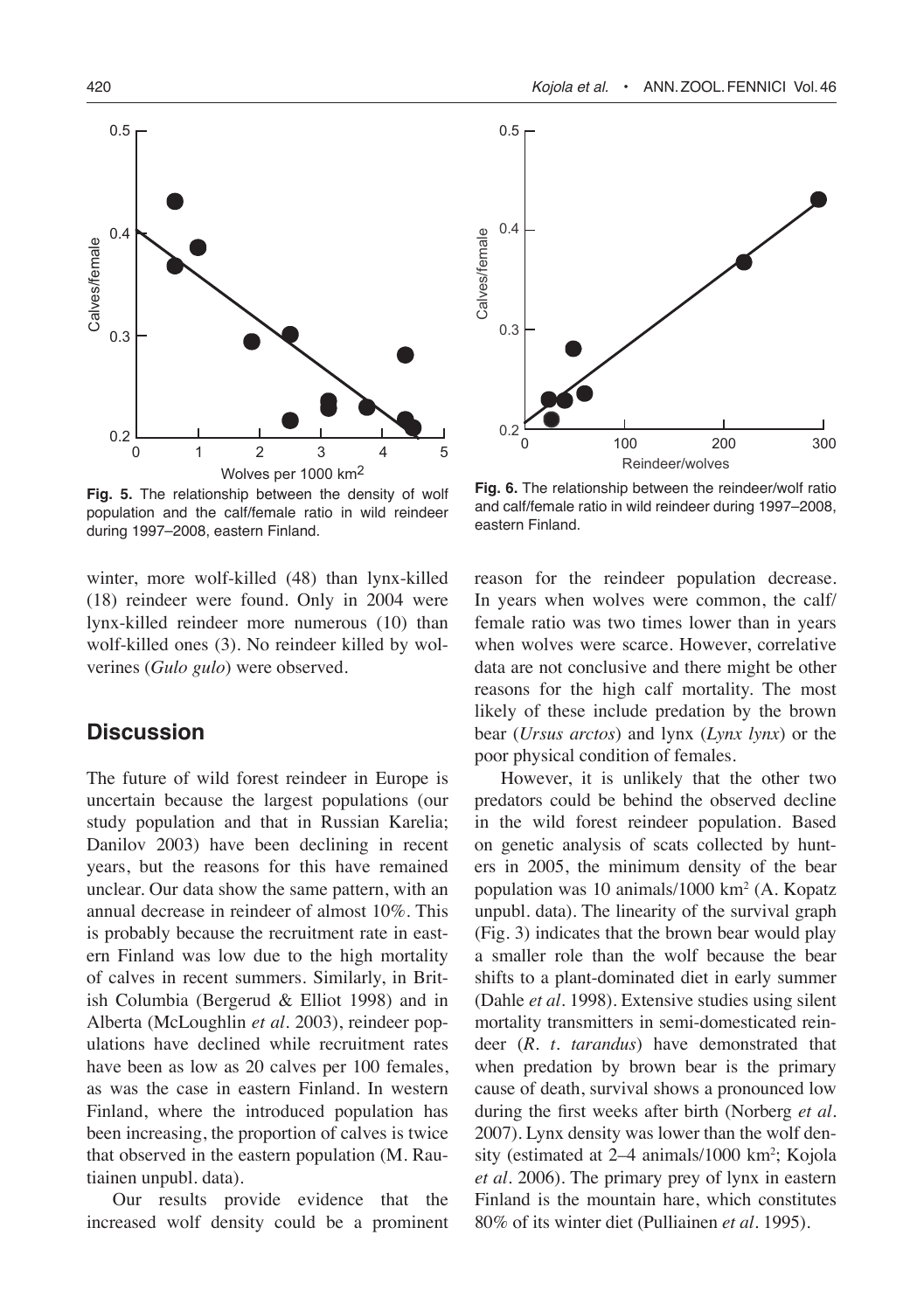It is also unlikely that the female condition alone could explain the observed pattern. We did not have comprehensive data on the variation in the physical condition of female reindeer, but our analysis provided evidence that adverse winter conditions were not a reason for the low recruitment rate in our study area. In the last years of the study period the snow depths were somewhat less and the snow melted earlier than in the late 1990s (I. Kojola unpubl. data). The biomasses of the main winter forage, ground lichens (*Cladina* spp.), were also high in our study area (Heikura 1998). This held true even at the most heavily exploited sites, and reindeer have been able to find new, practically untouched winter ranges (Heikura 1998). The population density remained as low as 0.2 animals/km2 even at the population peak. Furthermore, the linear shape of the survival graph did not refer to malnutrition of females, because the calves born to females in poor physical condition die during the first few days after birth (Eloranta & Nieminen 1986).

### **Conservation and management implications**

There are basically two policy options for avoiding the extinction of wild forest reindeer: to directly control the predation risk or to control factors in the ecosystem that have led to a high abundance of predators. The moose is much better able than wild reindeer and caribou to support abundant wolf populations in boreal forests owing to its larger size and because it usually exists at higher densities. Simulation models by Lessard *et al*. (2005) and Courtois and Quellet (2007) indicate that a management scheme aimed at lowering the extinction risk of woodland caribou should include control over the abundance of both wolves and moose. On the other hand, Weclaw and Hudson (2004) argued that boreal caribou would survive even with uncontrolled wolf populations but at very low densities (0.01 caribou/km2 ). In addition to management actions that involve management of the local abundance of wolf and moose, re-introductions of wild forest reindeer into regions where the predation risk is lower is a noteworthy option to reduce the extinction risk of wild reindeer in Finland. Re-introductions can be an effective means of restoration (Bergerud & Mercer 1989, Kojola 1993). However, Bergerud and Mercer (1989) suggested that woodland caribou cannot return to their old natural ranges if there are high wolf numbers. In Finland, the regions located approximately midway between the western and eastern populations of wild reindeer are probably the most appropriate. These areas host only few wolf packs and could bridge the contemporary populations in the future, thereby increasing the demographic and genetic viability of wild forest reindeer.

Increasing the control of wolves to reduce the predation rate in the eastern range is a controversial issue because the number of breeders in the Finnish wolf population is only about 40 animals (Aspi *et al*. 2006). The high reproductive potential and recent expansion of the wolf population (Kojola 2005), on the other hand, would provide room for controlling the number of wolves in the wild reindeer core areas in eastern Finland. One potential direct management action is increased wolf control in the primary summer home ranges of female reindeer. In the long term, wolf predation on wild forest reindeer would decline if the abundance of moose (*Alces alces*) could be lowered, because a high moose density supports a high abundance of wolves.

#### **Acknowledgements**

Several people took part in capturing, radio-tracking and snow-tracking the wolves in Finland. We would like to acknowledge all of them.

## **References**

- Aspi, J., Roininen, E., Kiiskilä, J., Ruokonen, M., Kojola, I., Bljudnik, L., Danilov, P., Heikkinen, S. & Pulliainen, E. 2009: Genetic structure of the northwestern Russian wolf populations and gene flow between Russia and Finland. — *Conservation Genetics* 10: 815–826.
- Aspi, J., Roininen, E., Ruokonen, M., Kojola, I. & Vila, C. 2006: Genetic diversity, population structure, effective population size and demographic history of the Finnish wolf population. — *Molecular Ecology* 15: 1561–1576.
- Ahti, T., Hämet-Ahti, L. & Jalas, J. 1968: Vegetation zones and their sections in northwestern Europe. — *Annales Botanici Fennici* 5: 169–211.
- Bergerud, A. T. & Elliott, J. B. 1998: Wolf predation in a multiple-ungulate system in northern British Columbia.